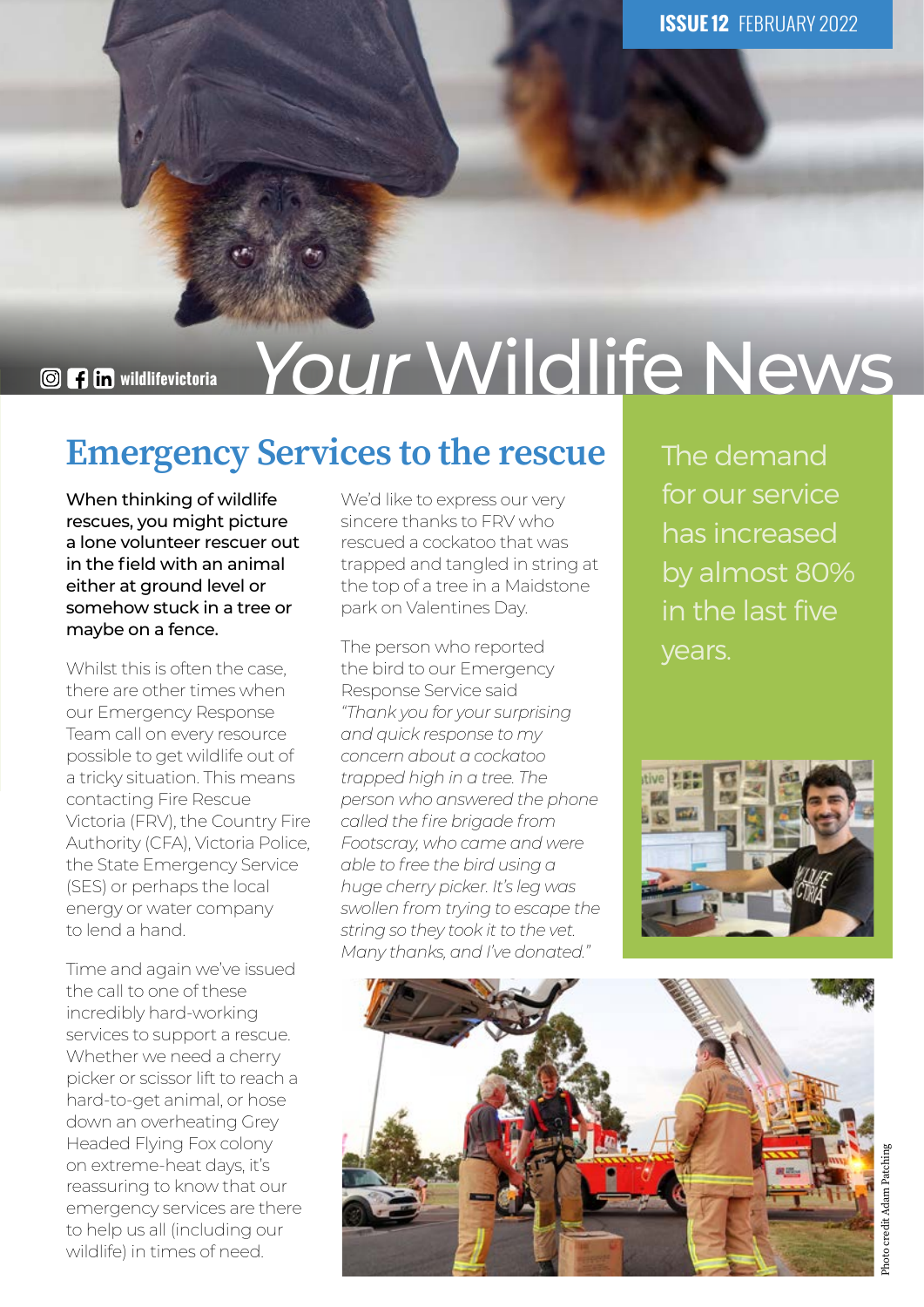

### Lisa's News

#### **Hello and welcome to the latest edition of Wildlife News.**

We started the year with a visit from the Hon. Lily D'Ambrosio, Minister for Energy, Environment and Climate Change and Minister for Solar Homes. The Minister had the opportunity to listen in on a few incoming calls for help and then she and I headed out on a wildlife rescue.

Whilst the Minister and I already meet on a bi monthly basis, this visit gave us time to discuss wildlife welfare matters in much greater depth.

Also in January, Wildlife Victoria's name featured in newspaper advertising calling on the Victorian government to end Duck Shooting.

It's a sad fact that the population of Victoria's waterbirds has diminished significantly. 'Game' ducks are down by more than half (58%) on 2020.

The 'sport' of Duck Shooting must end. Western Australia, NSW and Queensland have all outlawed duck shooting and Victoria should too.

Having been at the in-field duck triage facility in 2021, I can tell you from personal experience that too many ducks are fatally injured or maimed and then left to suffer a long slow death.

We will continue to fight for them.

Meanwhile, we have a big year ahead of us filled with some wonderful new projects that are still under development. I can't give too much away right now, but I promise to keep you informed as we move forward. You can keep up to date with us by following us on social media.

Finally, I want to thank you for your ongoing support during these challenging times.

Stay safe!

#### **Lisa Palma**

CEO, Wildlife Victoria





#### Help native animals beat the heat

Whilst La Niña has meant that the weather hasn't been quite as hot as normal over summer, several steamy days have kept us on our toes at Wildlife Victoria. Hot weather can result in animals feeling lethargic and dehydrated and heat stressed.

It's likely there will be a few more hot days before Autumn takes hold. So please remember to put water out for our little creatures on hotter days. Pop a few rocks and sticks into a shallow bowl of clean water so that they can come and go freely, and refresh the water regularly.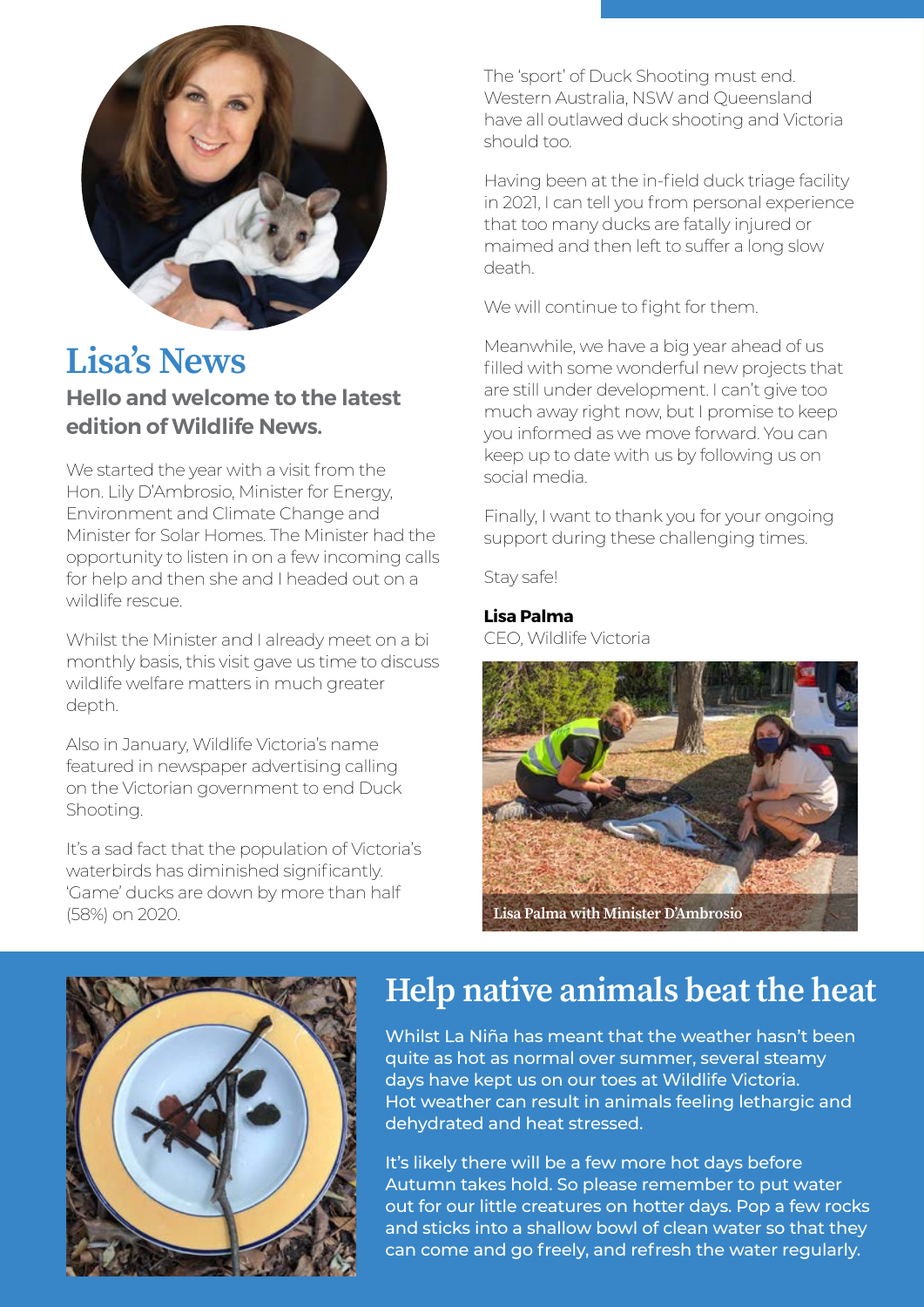### A Safe Drive Saves Our Wildlife

#### In 2021, more than 8,300 cases of wildlife related road trauma were reported to Wildlife Victoria.

If you were out and about over the summer holiday period you may have spotted the Safe Drive Saves Our Wildlife advertising campaign which appeared in outdoor advertising, billboards, bus and tram stops as well as on TV, radio and the web.

Thanks to a relationship with TAC, this campaign has now been shared with the Victorian public for two years running in the lead up to and during the peak summer holiday period. We are incredibly grateful to TAC for championing the important message that when we are driving on country roads, we are driving through the homes of our wildlife.

It is such an important message with so many holiday-makers travelling by road at the moment.



Drive safely through the home of our wildlife.

A safe drive saves our wildlife. wildlifevictoria.org.au



Supported by  $\sqrt{10}$ 

## Help spread the word

Despite changes to the Protection of Cruelty to Animals laws which outlawed wide aperture fruit tree netting last year, we've received a significant number of calls requesting help for animals that have become caught up in illegal netting. If you can put your finger through the holes, the netting is illegal.

We need your help! If you see dangerous, non-compliant fruit tree netting in your neighbourhood, please visit the fact sheets page on our website at wildlifevictoria.org.au to print off a letter to your neighbours in either English, Chinese, Greek or Italian. Drop the letter in their letterbox to help spread the word about the new rules, and potentially save little creatures' lives.